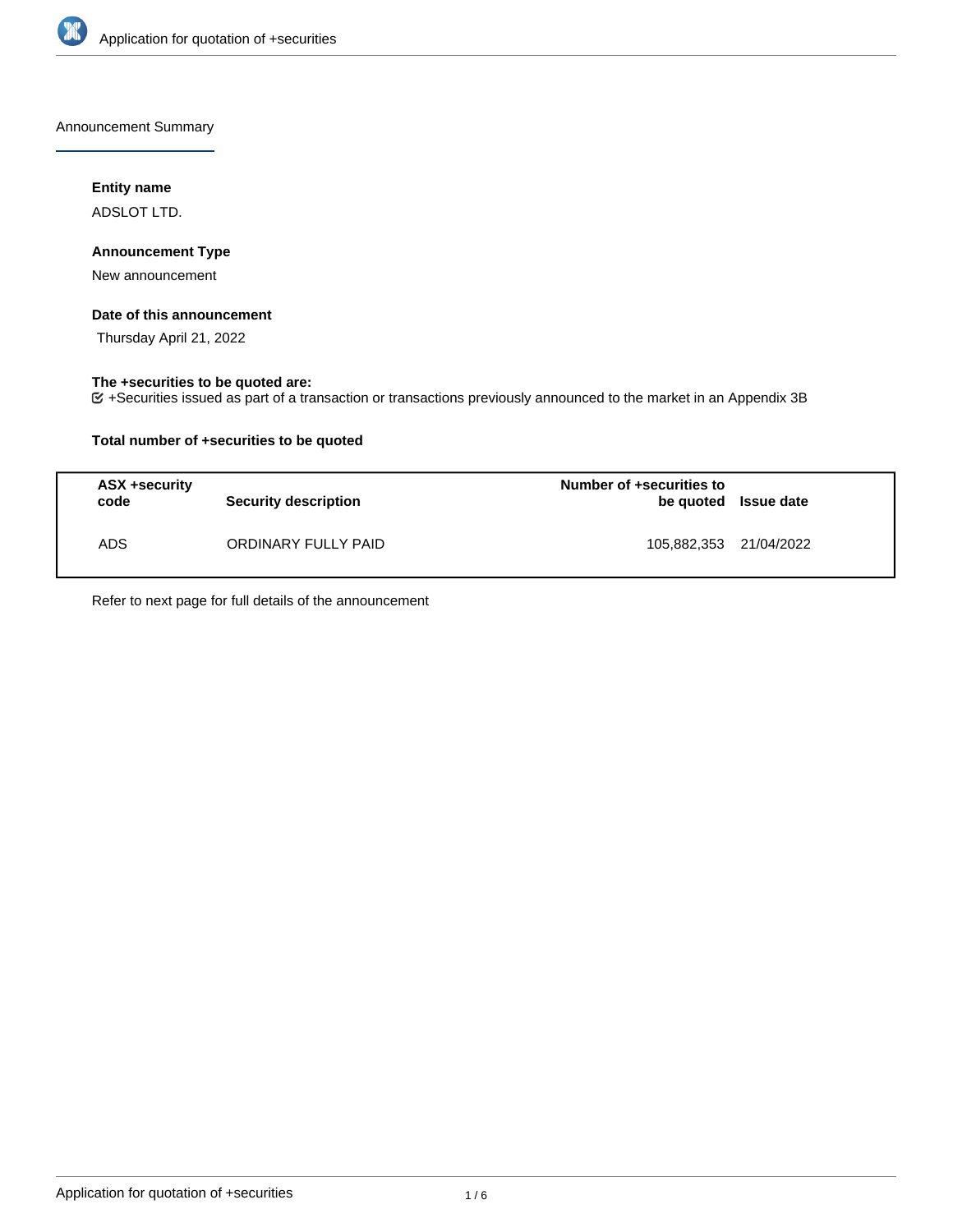

Part 1 - Entity and announcement details

## **1.1 Name of entity**

ADSLOT LTD.

We (the entity named above) apply for +quotation of the following +securities and agree to the matters set out in Appendix 2A of the ASX Listing Rules.

**1.2 Registered number type** ABN

**Registration number** 70001287510

**1.3 ASX issuer code** ADS

**1.4 The announcement is**

New announcement

### **1.5 Date of this announcement**

21/4/2022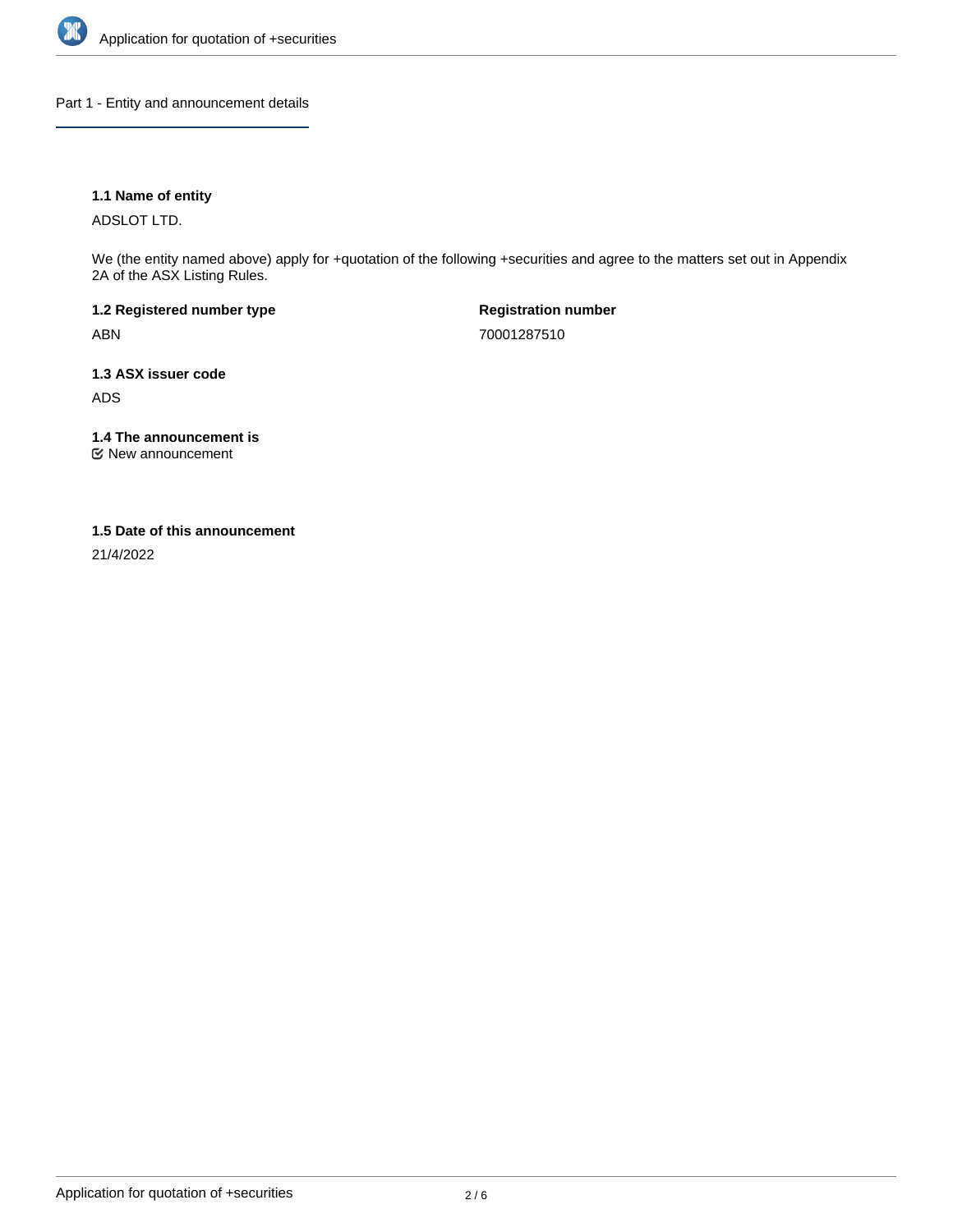

## Part 2 - Type of Issue

### **2.1 The +securities to be quoted are:**

+Securities issued as part of a transaction or transactions previously announced to the market in an Appendix 3B

### **Previous Appendix 3B details:**

| <b>Announcement Date and</b><br>Time | <b>Announcement Title</b>                   | Selected Appendix 3B to submit quotation<br>reauest |
|--------------------------------------|---------------------------------------------|-----------------------------------------------------|
| 11-Apr-2022 10:28                    | New - Proposed issue of securities -<br>ADS | A placement or other type of issue                  |

# **2.3a.2 Are there any further issues of +securities yet to take place to complete the transaction(s) referred to in the Appendix 3B?**

Yes

### **2.3a.3 Please provide details of the further issues of +securities yet to take place to complete the transaction(s) referred to in the Appendix 3B**

A standard 1:17 pro rata non-renounceable rights issue for a maximum of 116,588,604 shares at an Offer Price of AUD\$0.017 per share. The Offer closes on 3 May 2022 with shares to be issued 10 May 2022.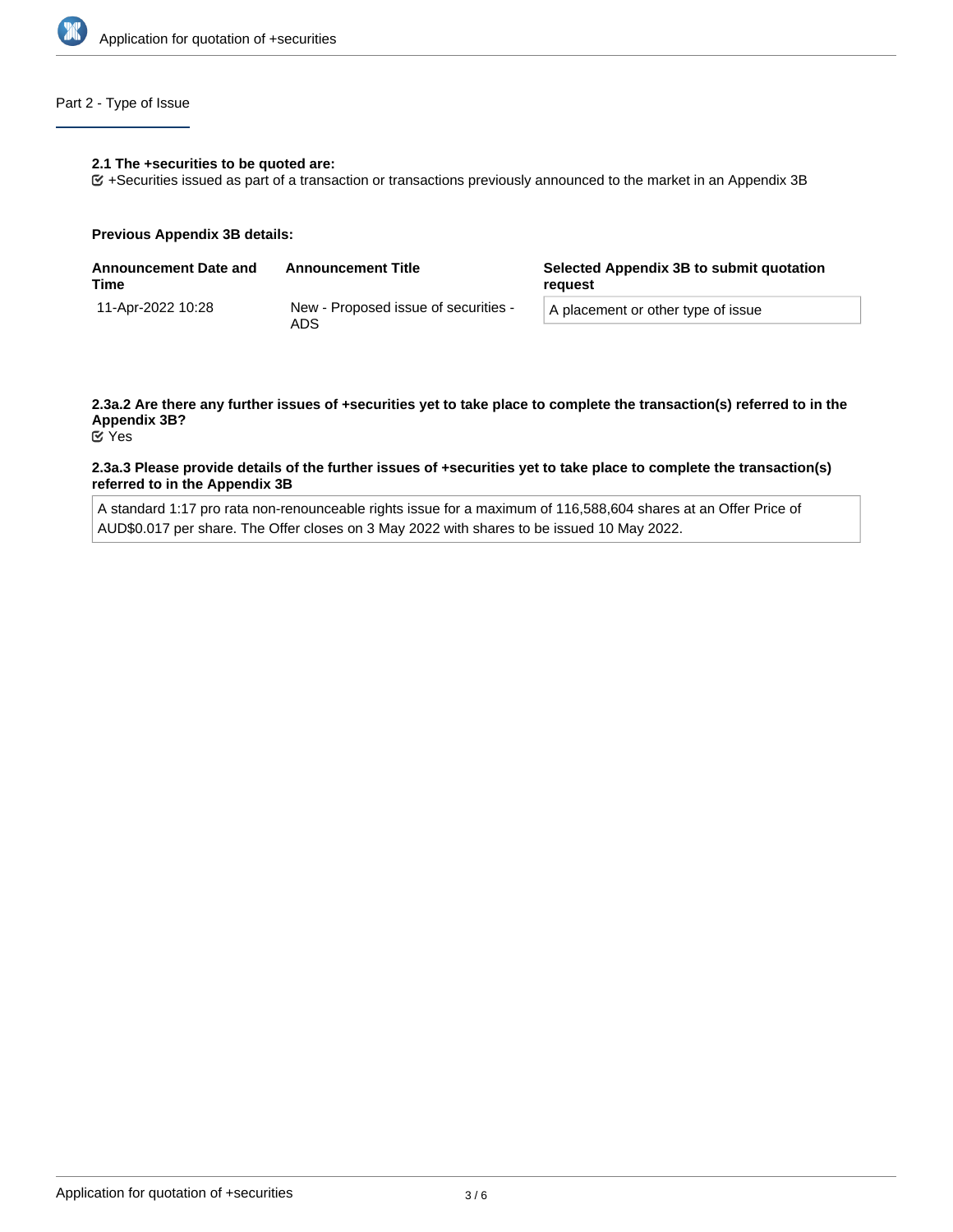

Part 3A - number and type of +securities to be quoted where issue has previously been notified to ASX in an Appendix 3B

### Placement Details

**ASX +security code and description**

ADS : ORDINARY FULLY PAID

**Issue date**

21/4/2022

Distribution Schedule

**Provide a distribution schedule for the new +securities according to the categories set out in the left hand column including the number of recipients and the total percentage of the new +securities held by the recipients in each category.**

| Number of +securities held | <b>Number of holders</b> | Total percentage of +securities held<br>For example, to enter a value of 50%<br>please input as 50.00 |
|----------------------------|--------------------------|-------------------------------------------------------------------------------------------------------|
| $1 - 1,000$                |                          | %                                                                                                     |
| $1,001 - 5,000$            |                          | $\%$                                                                                                  |
| $5,001 - 10,000$           |                          | %                                                                                                     |
| 10,001 - 100,000           |                          | $\frac{0}{0}$                                                                                         |
| 100,001 and over           |                          | $\%$                                                                                                  |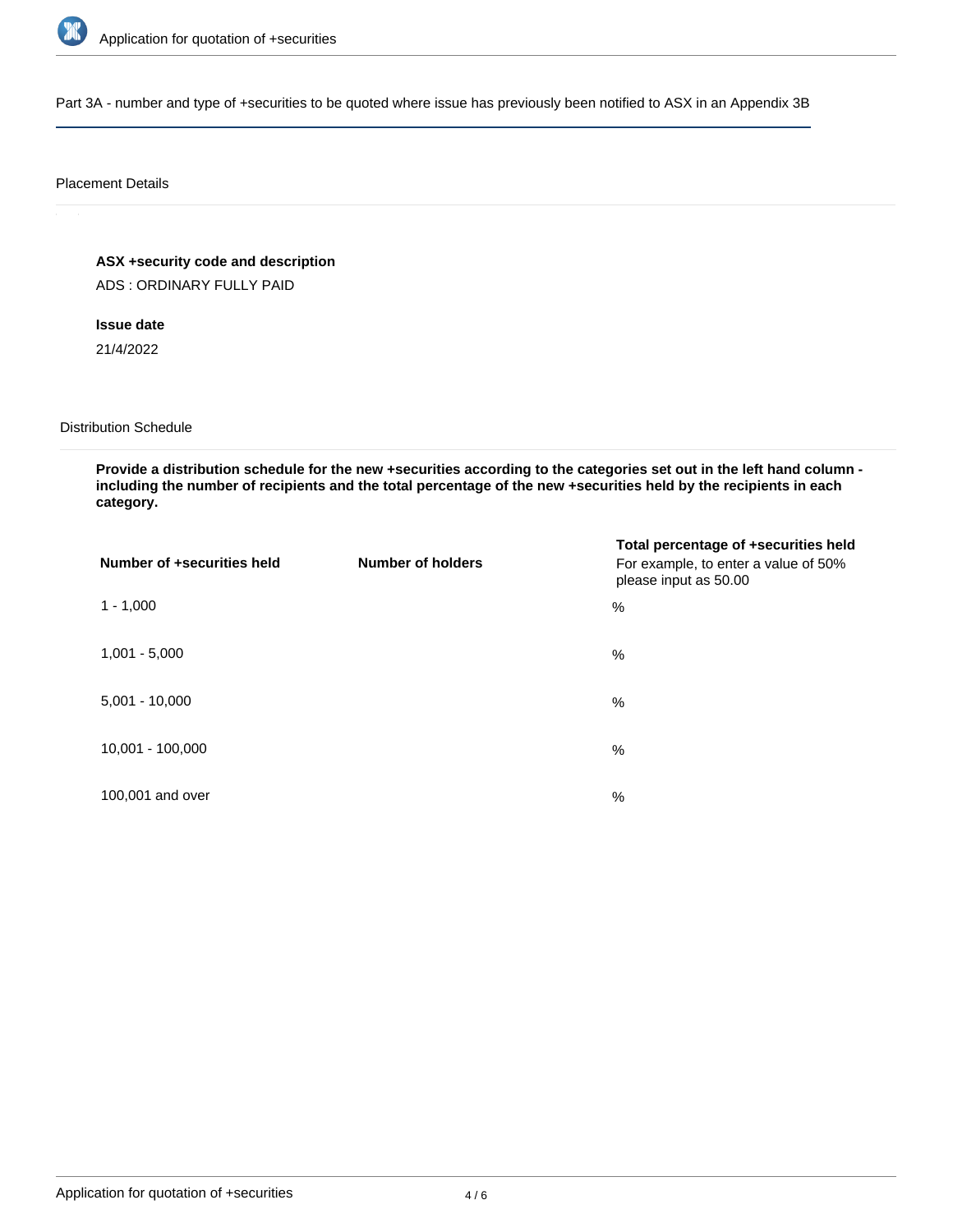

Issue details

| Number of +securities to be quoted<br>105,882,353                                     |                                        |  |  |  |
|---------------------------------------------------------------------------------------|----------------------------------------|--|--|--|
| Are the +securities being issued for a cash consideration?<br>$\mathfrak C$ Yes       |                                        |  |  |  |
| In what currency is the cash consideration being paid?                                | What is the issue price per +security? |  |  |  |
| AUD - Australian Dollar                                                               | AUD 0.01700000                         |  |  |  |
| Any other information the entity wishes to provide about the +securities to be quoted |                                        |  |  |  |

See the ASX ADS Placement Announcement on 11 April 2022 for more information.